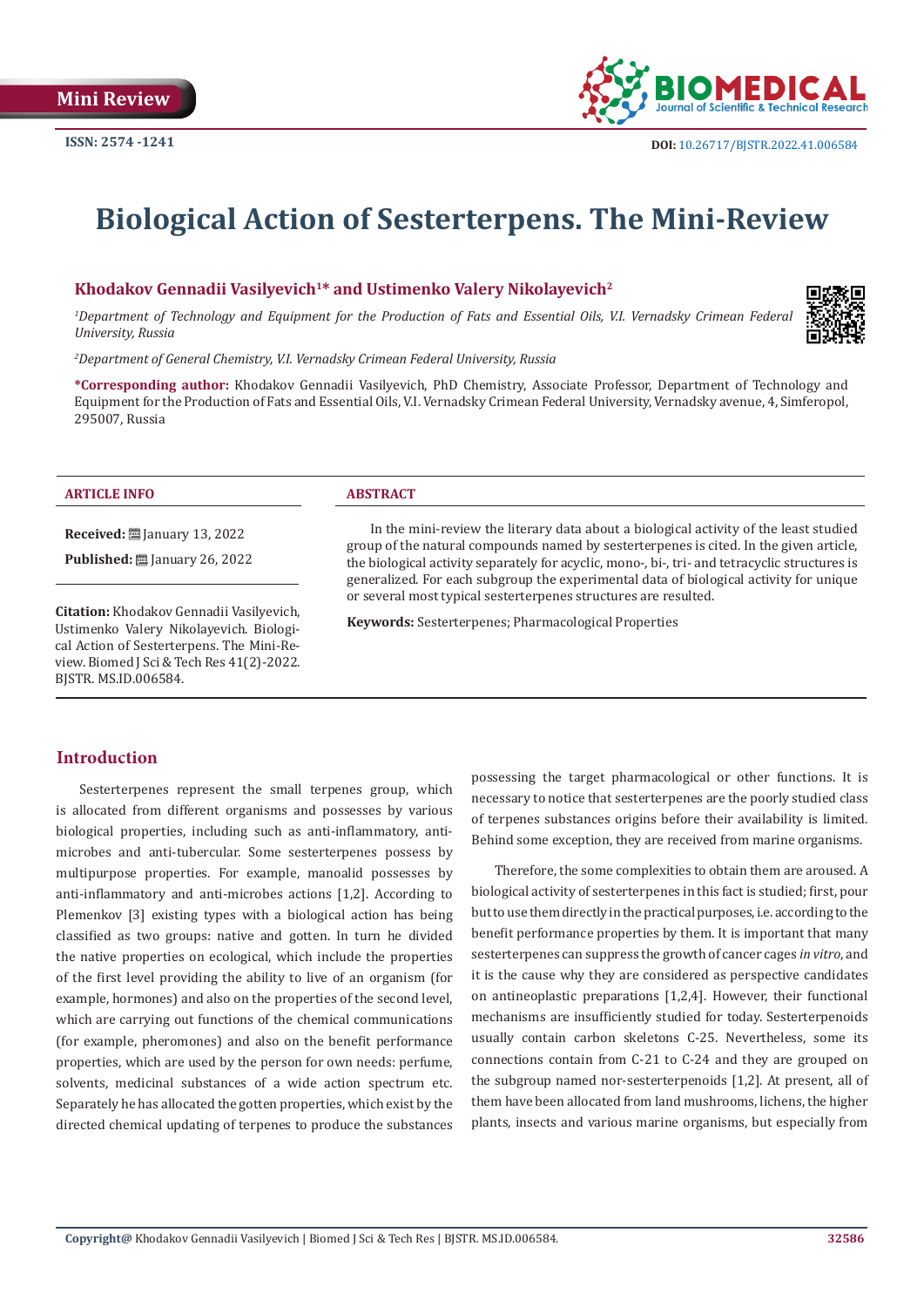marinesponges [2,5]. According to the degree of a cyclization, the molecular structures are classified on 5 subgroups, such as acyclic, mono-, bi-, tri- and tetracyclic [2,4,6].

In each subclass, the substances possessed by a different cytotoxic activity have been revealed. Besides, for acyclic sesterterpenes one found the antiprotozoan activity [7,8], for the mono- and bicyclic sesterterpenes – one found the anticancer activity [9,10], for the tricyclic sesterterpenes – one found the anticancer and antibacterial activity [11,12], for the tetracyclic sesterterpenes – one found the anticancer and antibacterial activity [13-15], also the antitubercular activity [16] and antivirural [17] activity and ichtiotoxic activity [18] has been revealed. For example, two acyclic sesterterpenes Ircinins-1 and-2 were isolated from Ircinia oros, the antiprotozoan activities of them [8] where found out *in vitro*. The monocyclic sesterterpene Acantholide A was isolated from Hyrtius communis [9], – it possesses by anticancer action and it inhibits the HIF-1 activity [IC50 of 7.1  $\mu$ M (Cl of 6.7-7.8 µM)]. Bicyclic sesterterpene Phorone B was isolated from Clathria gombawuiensis [19], - it possesses by the anticancer action and it was moderately active against the K562 and A549 celllines. Tricyclic sesterterpene Coscinolacton A was isolated from Coscinoderma sp [9], – it is awake against a line of cancer cells K562 and A549 with moderate cytotoxicity [IC50=0.95, 5M].

Another tricyclic sesterterpene Ophiobolin W was isolated from Aspergillus ustus [12], – it possesses by the inhibiting activity against Escherichia coli, Staphylococcus aureus and Artemia salina. Tetracyclic sesterterpene perisomalien A was isolated from Periploca somaliensis [20], and the cytotoxic activity of its metabolites was assessed towards MCF-7, HepG2, and HCT-116, which possessed the most potent effect towards HepG2 with IC50s 26.7 μM. Another tetracyclic sesterterpene Ansellone C was isolated from Clathria gombawuiensis [21], – it possesses by the moderate antibacterial action against gramme-positive and gramme-negative bacteria. Thus, because a raw-material base is low available, the biological researches of sesterterpenes were made to study their pharmacological properties of anticancer and antimicrobial directions pour but to apply them as possible proximately in practice.

#### **References**

- 1. Liu Y, Wang L, Jung JH, Zhang S (2007) Sesterterpenoids. Natural Products Reports 24: 1401-1429.
- 2. Wang L, Yang B, Lin X, Zhou X, Liu Y (2013) Sesterterpenoids. Natural Products Reports 30: 455-473.
- 3. Plemenkov VV, OA Tevs (2014) Medical-and-biological properties and the prospects of terpenoids (isoprenoids) Chemistry of vegetative raw materials 4: 5-20.
- 4. Ebada SS, Wenhan Lin, Peter process (2010) Bioactive sesterterpenes and triterpenes from marine sponges: occurrence and pharmacological significance. Marine Drugs 8: 313-346.
- 5. [Li GY, Li BG, Yang T, Yin JH, Qi HY, et al. \(2005\) Sesterterpenoids,](https://pubs.acs.org/doi/10.1021/np0501738) [territories A-D, and an alkaloid, asterrelenin, from Aspergillus terreus.](https://pubs.acs.org/doi/10.1021/np0501738) [Journal of Natural Products 68: 1243-1246.](https://pubs.acs.org/doi/10.1021/np0501738)
- 6. [Hog DT, Webster R, Trauner D \(2012\) Synthetic approaches toward](https://pubmed.ncbi.nlm.nih.gov/22652980/) [sesterterpenoids. Natural Products Reports 29: 752-779.](https://pubmed.ncbi.nlm.nih.gov/22652980/)
- 7. [Ahmadi P, Higashi M, de Voogd NJ, Tanaka J \(2017\) Two](https://www.ncbi.nlm.nih.gov/labs/pmc/articles/PMC5577604/) [furanosesterterpenoids from the sponge Luffariella variabilis. Mar](https://www.ncbi.nlm.nih.gov/labs/pmc/articles/PMC5577604/) [Drugs 15\(8\): 249-257.](https://www.ncbi.nlm.nih.gov/labs/pmc/articles/PMC5577604/)
- 8. [Chianese G, Silber J, Luciano P, Merten C, Erpenbeck D, et al. \(2017\)](https://pubs.acs.org/doi/10.1021/acs.jnatprod.7b00543) [Antiprotozoal linear furanosesterterpenoids from the marine sponge](https://pubs.acs.org/doi/10.1021/acs.jnatprod.7b00543) [Ircinia oros. Journal of Natural Products 80\(9\): 2566-2571.](https://pubs.acs.org/doi/10.1021/acs.jnatprod.7b00543)
- 9. [Li J, Du L, Kelly M, Zhou YD, NagleDG \(2013\) Structures and potential](https://pubmed.ncbi.nlm.nih.gov/23944963/) [antitumor activity of sesterterpenes from the marine sponge Hyrtios](https://pubmed.ncbi.nlm.nih.gov/23944963/) [communis. Journal of Natural Products 76\(8\): 1492-1497.](https://pubmed.ncbi.nlm.nih.gov/23944963/)
- 10. [Webb TL, Gilbert DF, Lynch JW, Capon RJ \(2013\) Sesterterpene](https://pubs.rsc.org/en/content/articlelanding/2013/ob/c3ob40861b) [glycinyllactams: A new class of glycine receptor modulator from](https://pubs.rsc.org/en/content/articlelanding/2013/ob/c3ob40861b) [Australian marine sponges of the genus Psammocinia. Organic and](https://pubs.rsc.org/en/content/articlelanding/2013/ob/c3ob40861b) [Biomolecular Chemistry 11\(28\): 4695-4701.](https://pubs.rsc.org/en/content/articlelanding/2013/ob/c3ob40861b)
- 11. [Kim CK, Song IH, Park HY, Lee YJ, Lee HS, et al. \(2014\) Suvanine](https://pubs.acs.org/doi/10.1021/np500156n) [sesterterpenes and deacyl irciniasulfonic acids from a tropical](https://pubs.acs.org/doi/10.1021/np500156n) [Coscinoderma sp sponge. Journal of Natural Products 77\(6\): 1396-1403.](https://pubs.acs.org/doi/10.1021/np500156n)
- 12. [Liu XH, Miao FP, Qiao MF, Cichewicz RH, Ji NY \(2013\) Terretonin,](https://pubs.rsc.org/en/content/articlelanding/2013/ra/c2ra22701k) [ophiobolin, and drimane terpenes with absolute configurations from an](https://pubs.rsc.org/en/content/articlelanding/2013/ra/c2ra22701k) [algicolous Aspergillus ustus. RSC advances 3\(2\): 588-595.](https://pubs.rsc.org/en/content/articlelanding/2013/ra/c2ra22701k)
- 13. [Rho JR, Lee HS, Shin HJ, Ahn JW, Kim JY et al. \(2004\) New sesterterpenes](https://pubmed.ncbi.nlm.nih.gov/15497955/) [from the sponge Smenospongia sp. Journal of Natural Products 67\(10\):](https://pubmed.ncbi.nlm.nih.gov/15497955/) [1748-1751.](https://pubmed.ncbi.nlm.nih.gov/15497955/)
- 14. [Song J, Jeong W, Wang N, Lee HS, Sim CJ, et al. \(2008\) Scalarane](https://pubmed.ncbi.nlm.nih.gov/18973387/) [sesterterpenes from the sponge Smenospongia sp. Journal of Natural](https://pubmed.ncbi.nlm.nih.gov/18973387/) [Products 71\(11\): 1866-1871.](https://pubmed.ncbi.nlm.nih.gov/18973387/)
- 15. [Derosa S, Puliti R, Crispino A, Degiulio A, Mattia CA, et al. \(1994\) A new](https://pubmed.ncbi.nlm.nih.gov/8176402/) [scalarane sesterterpenoid from the marine sponge Cacospongia Mollior.](https://pubmed.ncbi.nlm.nih.gov/8176402/) [Journal of Natural Products 57\(2\): 256-262.](https://pubmed.ncbi.nlm.nih.gov/8176402/)
- 16. [Wonganuchitmeta SN, Yuenyongsawad S, Keawpradub N, Plubrukarn A](https://pubs.acs.org/doi/10.1021/np0498354) [\(2004\) Antitubercular Sesterterpenes from the Thai Sponge Brachiaster](https://pubs.acs.org/doi/10.1021/np0498354) [sp. Journal of Natural Products 67\(10\): 1767-1770.](https://pubs.acs.org/doi/10.1021/np0498354)
- 17. [Chang LC, Otero-Quintero S, Nicholas GM, Bewley CA \(2001\)](https://www.researchgate.net/publication/244185847_ChemInform_Abstract_Phyllolactones_A-E_New_Bishomoscalarane_Sesterterpenes_from_the_Marine_Sponge_Phyllospongia_lamellosa) [Phyllolactones A-E: new bishomoscalarane sesterterpenes from the](https://www.researchgate.net/publication/244185847_ChemInform_Abstract_Phyllolactones_A-E_New_Bishomoscalarane_Sesterterpenes_from_the_Marine_Sponge_Phyllospongia_lamellosa) [marine sponge Phyllospongia lamellosa. Tetrahedron 57: 5731-5738.](https://www.researchgate.net/publication/244185847_ChemInform_Abstract_Phyllolactones_A-E_New_Bishomoscalarane_Sesterterpenes_from_the_Marine_Sponge_Phyllospongia_lamellosa)
- 18. [Gavagnin M, Mollo E, Docimo T, Guo Y, Guido Cimino \(2004\) Scalarane](https://pubs.acs.org/doi/10.1021/np040087s) [metabolites of the nudibranch Glossodoris rufomarginata and its dietary](https://pubs.acs.org/doi/10.1021/np040087s) [sponge from the south china sea. Journal of Natural Products 67: 2104-](https://pubs.acs.org/doi/10.1021/np040087s) [2107.](https://pubs.acs.org/doi/10.1021/np040087s)
- 19. [Woo JK, Kim CK, Ahn CH, Oh DC, Oh KB, et al. \(2015\) Additional](https://pubs.acs.org/doi/full/10.1021/np500753q) [sesterterpenes and a nortriterpene saponin from the sponge Clathria](https://pubs.acs.org/doi/full/10.1021/np500753q) [gombawuiensis. Journal of Natural Products 78\(2\): 218-224.](https://pubs.acs.org/doi/full/10.1021/np500753q)
- 20. [Khadijah AJ, Hossam MA, Gamal AM, Ibrahim AS \(2020\) Perisomalien](https://www.tandfonline.com/doi/full/10.1080/14786419.2019.1577842) [A a new cytotoxic scalarane sesterterpene from the fruits of Periploca](https://www.tandfonline.com/doi/full/10.1080/14786419.2019.1577842) [somaliensis. Natural Product Research 34\(15\): 2167-2172.](https://www.tandfonline.com/doi/full/10.1080/14786419.2019.1577842)
- 21. [Woo JK, Kim CK, Kim SH, Kim H, Oh DC, et al. \(2014\) Gombaspiroketals](https://pubs.acs.org/doi/10.1021/ol500868s) [A-C, sesterterpenes from the sponge Clathria gombawuiensis. Organic](https://pubs.acs.org/doi/10.1021/ol500868s) [Letters 16\(11\): 2826-2829.](https://pubs.acs.org/doi/10.1021/ol500868s)